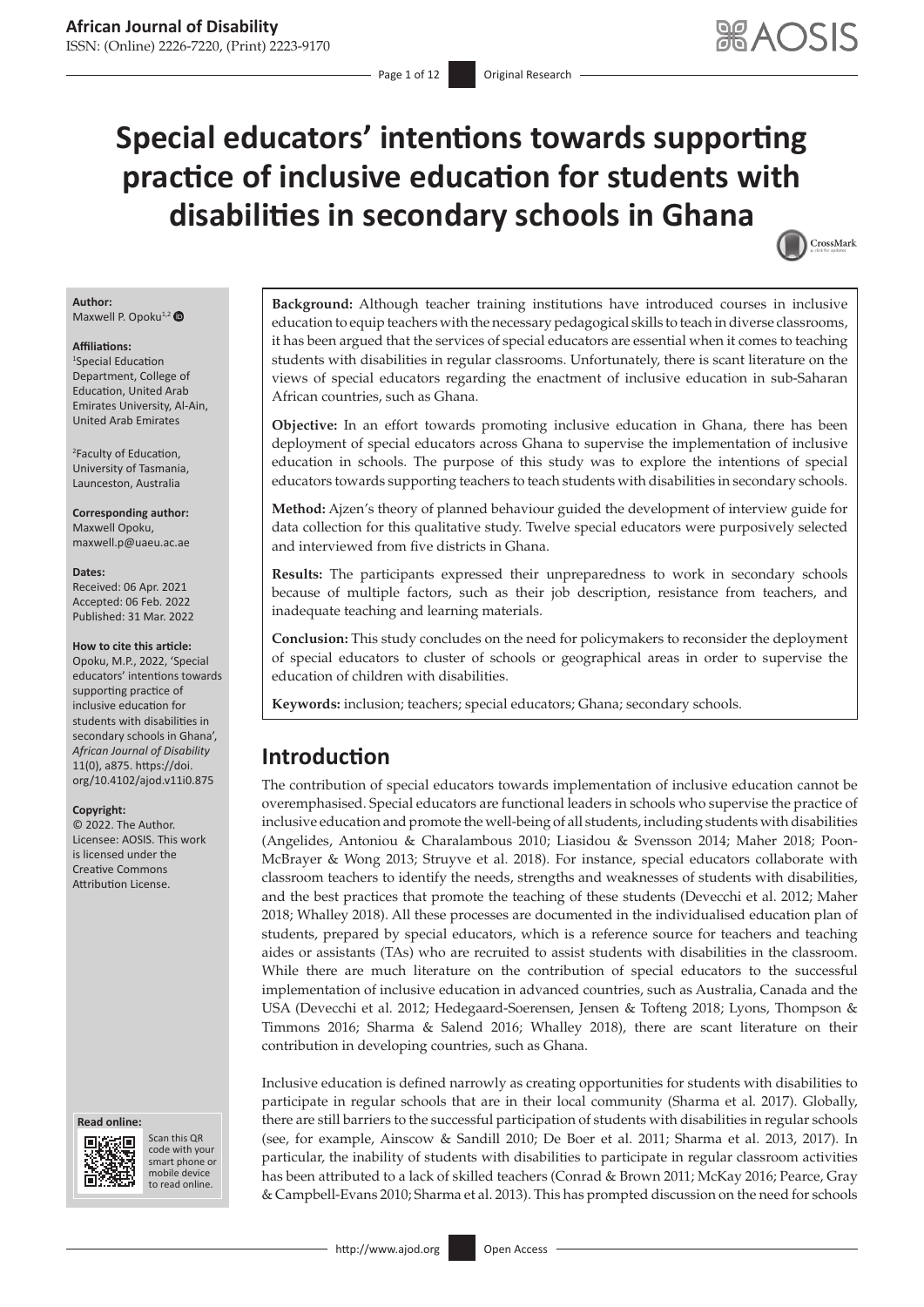to have special educators in an effort to promote the participation of students with disabilities in regular classroom activities (Liasidou & Svensson 2014; Whalley 2018). While special educators develop policies and learning plans for students with disabilities (Angelides et al. 2010; Liasidou & Svensson 2014; Poon-McBrayer & Wong 2013), teachers may provide more attention to developing lessons that take the needs of all students into consideration. Once these arrangements are in place, it is likely that all students will participate effectively in classroom activities.

Although the presence of special educators in schools helps to promote an inclusive culture, a few studies conducted in secondary schools have reported a poor working relationship between teachers and special educators (Al-Natour et al. 2015). One of the core duties of special educators is to engage teachers regarding the learning needs of students with disabilities (Devecchi et al. 2012; Hedegaard-Soerensen et al. 2018; Lyons et al. 2016). However, studies have reported the inability of special educators to visit classrooms in order to ensure that students with disabilities are being provided with adequate learning services (Al-Natour et al. 2015; Sharma & Salend 2016). This is attributed to the enormous administrative duties that special educators perform, which confine them to the office and leave them unaware of developments in the classroom. In some instances, it has been reported that principals interfere with special educators in the performance of their duties. For example, special educators are not provided the necessary financial resources or authority to execute their functions in the classroom (Struyve et al. 2018; Timberlake 2018).

With the emphasis being made on academic excellence in especially secondary schools, very little funds are allocated to special educators to purchase learning materials required to support students with disabilities (Maher & Macbeth 2014). Other previous studies have found that unavailability of funding for inclusive education explains the absence of teaching materials and recruitment of teacher aides who will support students with disabilities in the classroom (Maher 2018; Struyve et al. 2018; Timberlake 2018; Whalley 2018). It is evident that most of the above studies have relied on the accounts of special educators in terms of practices in primary schools. Thus, the body of literature on the views of special educators regarding the implementation of inclusive education in secondary schools is very small.

In the Ghanaian context, there is scanty information on the contribution of special educators towards the implementation of inclusive. As part of larger projects, it has emerged that special educators are rarely available to support the teaching of students with disabilities (Mantey 2017; Pearce et al. 2010; Poon-McBrayer & Wong 2013; Sharma et al. 2013; Singal et al. 2015). The study reported here forms part of a larger mixed project, which attempted to understand the intentions of stakeholders (teachers, school leaders and special educators) towards implementation of inclusive education for students with disabilities in secondary schools in Ghana (Opoku et al. 2020, 2021a, 2021b, 2021c). In the first phase of the study, teachers received less support from subjective norms to enable them to perform their teaching duties in the classroom (Opoku et al. 2021b, 2021c). Indeed, school leaders confirmed the inability of teachers to teach students with disabilities in secondary schools (Opoku 2021). However, one thing that came out strongly was the absence of special educators in secondary schools as an impediment to implementation of inclusive education (Opoku 2021). In an effort to practise inclusive education at all levels of education, there is a need to extend the literature and develop a comprehensive understanding of special educators' perspectives on practices in secondary schools in Ghana. The purpose of this study was to explore the practice and preparedness of special educators to support the implementation of inclusive education in secondary schools in Ghana. This study may provide useful information on the current state of implementation of inclusive education in secondary schools, which may inform education reform and school practices.

# **Study context**

Ghana is located in West Africa with a population of about 30 million (Ghana Statistical Service 2021). Education is at the forefront of national development, as there are policies in place to ensure the participation of all persons in education (Ministry of Education 2016). As a result of systemic barriers present against individuals with disabilities, such as negative attitudes towards them and outright rejection of them in a society (Anthony 2011; Dogbe et al. 2019; Opoku et al. 2017, 2019), policies have deliberately been put in place, such as implementation of inclusive education, to bridge the gap between individuals with disabilities and greater society (Ministry of Education 2016). Inclusive education was formally introduced by the Government of Ghana at primary schools in selected districts during the 2003–2004 academic year (Opoku et al. 2015, 2017). Ghana's endorsement of Salamanca Conference on Special Education (UNESCO 1994) and ratification of the UN Convention on the Rights of Persons with Disabilities (UNCRPD 2006) in 2012 are key milestones towards practising inclusive education. In 2015, an Inclusive Education Policy document was formally promulgated to guide inclusive practices (Republic of Ghana 2015), which safeguards the right of students with disabilities to access all levels of education. Accordingly, secondary schools are expected to have resources and personnel to support students with disabilities.

The need to extent inclusive education to secondary schools has received local and international support. At the international level, the United Nations (2015) has spearheaded campaigns for the alleviation of global poverty by 2030. In education, one of the cardinal pillars was the expansion of universal access to education from primary school to secondary school (United Nations 2015). In response, the Government of Ghana has made secondary school education free in order to enable all students to have access. This move of the government has coincided with global and national attempts to practise inclusive education. This probably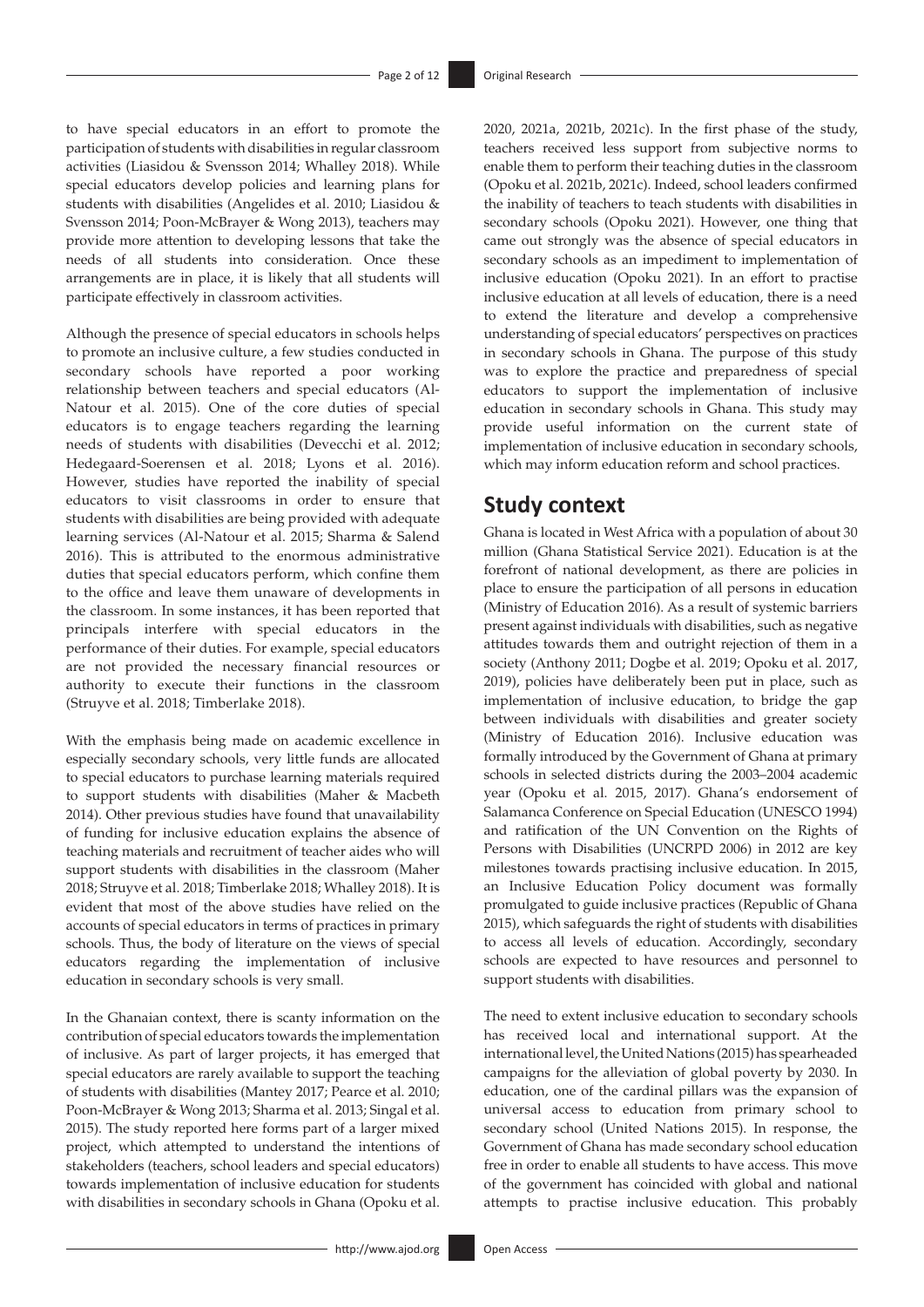suggests that all students including students with disabilities will be able to have access to secondary school education.

With the commitment of the Government of Ghana to instill inclusive education in the education system, the universities and colleges of education in Ghana decided to introduce courses in special education in order to prepare teachers for inclusive practices (Nketsia & Saloviita 2013; Nketsia, Saloviita & Gyimah 2016). Also, a 4-year bachelor's degree programme was introduced in special education at two public universities, and graduates from this programme are employed by the Special Education Division (SPED) as special educators to promote inclusive education in communities and schools. In every region and district, there is a special education coordinator who oversees the implementation of inclusive education. The special education coordinators also supervise the work of the special educators in the schools. The special educators (who perform similar roles to teacher aides) are expected to work alongside teachers, supporting students with disabilities in the classroom, in a number of schools.

The practice of inclusive education appears to have stalled in Ghana. This has been attributed to factors such as limited infrastructure (Mantey 2017), inadequate teacher skills (Anthony 2011; Mprah et al. 2016; Okyere, Aldersey & Lysaght 2019), and lack of teaching and learning materials in schools (Opoku et al. 2015; Singal et al. 2015) to enhance inclusive practices. Although many studies have reported the barriers faced by schools in efforts to implement inclusive education in Ghana (Mprah et al. 2016; Okyere et al. 2019; Opoku et al. 2015), a few studies, as part of larger studies, have explored the perceptions of special educators regarding practising inclusive education. For example, it has been reported that teachers do not receive support from special educators deployed to assist them in the classroom (Opoku et al. 2015). This was because of the limited number of special educators and the lack of funds available to them for transportation to various schools to assist teachers and students with disabilities (Mprah et al. 2016). Additionally, the author and colleagues found that special educators are not provided the required teaching and learning materials to enable them to perform their duties (Opoku et al. 2015). Consequently, they seem not to make any useful contribution to the practising of inclusive education. However, these studies were limited to the experiences of special educators in relation to supporting inclusive practices in primary schools.

# **Theoretical framework**

As a result of complexities surrounding the implementation of inclusive education (Opoku et al. 2021c), Ajzen's (1991) theory of planned behaviour (TPB) was adopted as a useful framework to situate this study. The TPB is an extension of the theory of reasoned action, which explains intention to perform a behaviour as an outcome of two beliefs, namely behavioural and normative beliefs (Ajzen & Fishbein 1977). While behavioural beliefs refer to an individual's assessment of the outcome of a given behaviour, normative beliefs refer

to the support or approval an individual receives from social pressure in the execution of a function. However, Ajzen challenged this two-belief proposition and suggested that there could be a third belief, known as control beliefs, which may have a direct or an indirect effect on behaviour (Ajzen 1991, 2011). Here, control beliefs refer to an individual's confidence in his or her capacity to perform a behaviour. According to Ajzen's view, individuals' capacity, as well as information accessible to them, could have an impact on them. Consequently, Ajzen (2011) argued that individual's intention to perform a given behaviour is as a result of three interconnected beliefs, namely behavioural, normative and control beliefs. These related beliefs accumulate into determinants having an impact on intentions, which are the antecedent of behaviour.

The related beliefs accumulate into determinants of intentions (Cooke et al. 2016). For instance, the beliefs develop as follows: behavioural beliefs develop – attitude towards a behaviour; normative beliefs – subjective norms, and control beliefs – perceived behavioural control, referred to as selfefficacy in the previous inclusive education research (see Ahmmed et al. 2014). In this study, the determinants of intentions are operationally defined. Firstly, attitudes towards inclusive education are referred to as perceptions of other stakeholders, such as teachers and school leaders, towards practising inclusive education and the role of special educators. Secondly, subjective norms are referred to as pressure or support from significant others to special educators towards the practice of inclusive education. Here, consideration was given to assistance from school leaders, the SPED and the government, and parents towards practising inclusive education. Thirdly, self-efficacy refers to confidence and availability of resources to assist special educators and teachers.

Recently, studies on inclusive education have been adopting the TPB to assess intentions towards implementation of inclusive education (e.g. Ahmmed, Sharma & Deppeler 2014; Opoku et al. 2021c; Yan & Sin 2014). However, many of these studies were limited to assessment of teachers' intentions only. As inclusive education requires a substantial contribution from diverse stakeholders, such as special educators, it is critical to develop a holistic understanding of the views of special educators, whose services have been argued as being pivotal in efforts to practise inclusive education (Liasidou & Svensson 2014; Lyons et al. 2016; Poon-McBrayer & Wong 2013). This study was guided by the following research question: 'How prepared are special educators to support the implementation of inclusive education in secondary schools in Ghana?'.

### **Method Participants**

Participants ( $N = 12$ ) for this study included special educators recruited from five districts (Ejisu-Juaben municipal district, Kumasi Metropolis, Mampong municipal district, Obuasi municipal district and Sekyere south district) in the most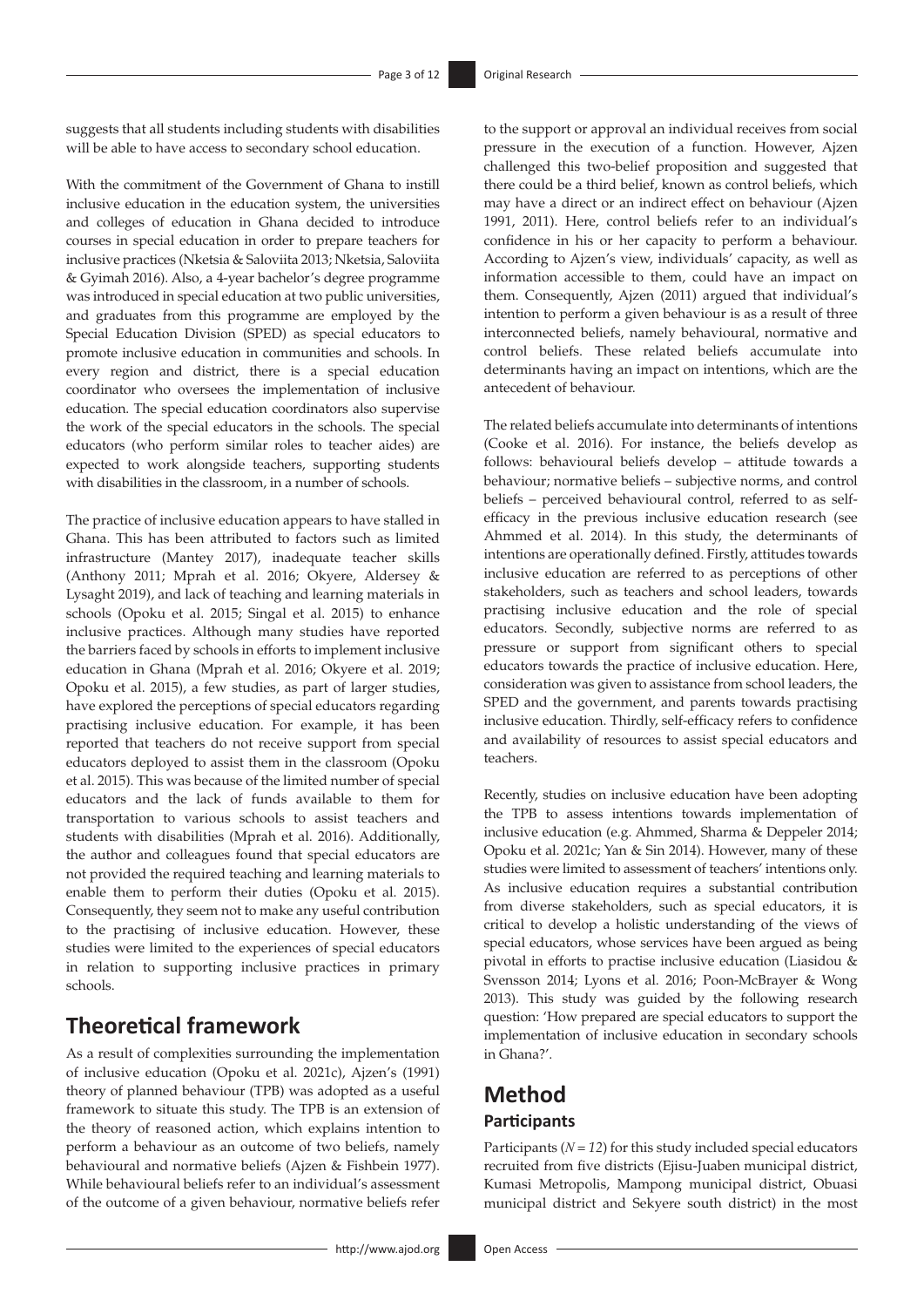populous region of Ghana, namely the Ashanti region (Ghana Statistical Service 2012). The study area was selected because it is one of the regions selected to pilot inclusive education in Ghana. The inclusion criteria were as follows: (1) qualified special educator, (2) working in the study area and supervising implementation of inclusive education, and (3) consented to take part in this study. All the special educators  $(N = 15)$  deployed to support the implementation of inclusive education in the study areas were invited and those who agreed to take part in this study were recruited.

All participants  $(N = 12)$  had at least a bachelor's degree in special education (see Table 1 for demographic details). While three participants were special educators playing supervisory and sensitisation roles, such as advocating for the inclusion of children with disabilities in regular classrooms (coordinators), of the special educators nine worked as teacher assistants (TAs) who are also called resource teachers in Ghana.

#### **Instrument**

An interview guide was developed based on components of the TPB. The interview guide covered the following areas: special educators' intentions, attitudes towards inclusive education, support from significant others and self-efficacy of special educators towards practising inclusive education (see Appendix 1). The interview guide was piloted on three graduate students with many years of experience teaching in inclusive schools. They provided feedback on the tool, which was discussed with other experts, whose views were incorporated into the final draft used for data collection.

### **Procedures**

Of the 15 special educators in the region that were invited to take part in the study, three declined, because they were

**TABLE 1:** Demographic characteristics of participants.

| Categories ( $N = 12$ )                  | Frequency      |
|------------------------------------------|----------------|
| <b>Groups</b>                            |                |
| Special educators as teacher aides (TAs) | 9              |
| Special educators as coordinators        | 3              |
| Age (years)                              |                |
| $26 - 35$                                | 2              |
| $36 - 45$                                | 8              |
| $\geq 46$                                | $\overline{2}$ |
| Gender                                   |                |
| Male                                     | 7              |
| Female                                   | 5              |
| <b>Education status</b>                  |                |
| Bachelor's degree                        | 10             |
| Master's degree                          | $\overline{2}$ |
| Work experience (years)                  |                |
| $\leq$ 5                                 | $\mathbf{1}$   |
| $6 - 10$                                 | $\mathbf{1}$   |
| $11 - 15$                                | 3              |
| $16 - 20$                                | 4              |
| 21                                       | 3              |

involved in other assignments outside the region at the time of data collection. Arrangements were made for faceto-face interviews to be conducted with those who agreed to take part in the study. The interviews were conducted in offices or schools at a time convenient for the participants.

Data were collected over a 6-week period between January 2018 and February 2018. The duration of the interviews ranged from 30 min to 3 h. The objective of this study was explained to all participants, who signed written informed consent forms before the interviews. Participants were informed of their right to withdraw from the study at any time without consequences. They were informed that their decision not to take part in the study would not affect their relationship with the author, the Ghana Education Service (GES), or the SPED. They were told that neither their identity nor the area of work would be disclosed to anyone outside the research team. Descriptors and sequence of interviews were used to describe the study participants. While participants working in classrooms were referred to as TAs, those working outside the classroom and supervising the implementation of inclusive education were called coordinators. All interviews were conducted in English by the author and were recorded using an audiotape, with permission from participants.

### **Data analysis**

The author transcribed the recorded interviews verbatim. After the transcription, the data were sent to the participants for review, so that they could advise if their responses had been captured correctly. Of the 12 participants who were contacted by email, only five responded and made suggestions, which were incorporated in the final draft. Phone calls were placed to the other participants to discuss key themes that emerged in the interviews, and they consented to their use in the study.

As the study was guided by a theoretical framework, thematic analysis, following the guidelines proposed by Braun and Clark (2006), was performed. The steps followed were as follows: reading the transcripts to familiarise oneself with the data, coding, developing categories, theme mapping and development, and drafting the analysis. It is important to state here that the TPB variables were used as *a priori* themes (intentions, attitudes, subjective norms and selfefficacy). To expand, the author read the transcribed data several times and wrote down phrases to be used as codes. At this stage, a meeting was organised between the author and an expert in qualitative research to discuss the framework and categorisations of the data under the *a priori* themes. Consensus was reached on the ideas brainstormed during the meeting. The author continued to code all the interviews and developed a coding framework, which was shared with the expert. They discussed the content and reached consensus on the framework. At this stage, the author categorised the codes with common descriptors and noted the similarities and differences between the participants. The descriptors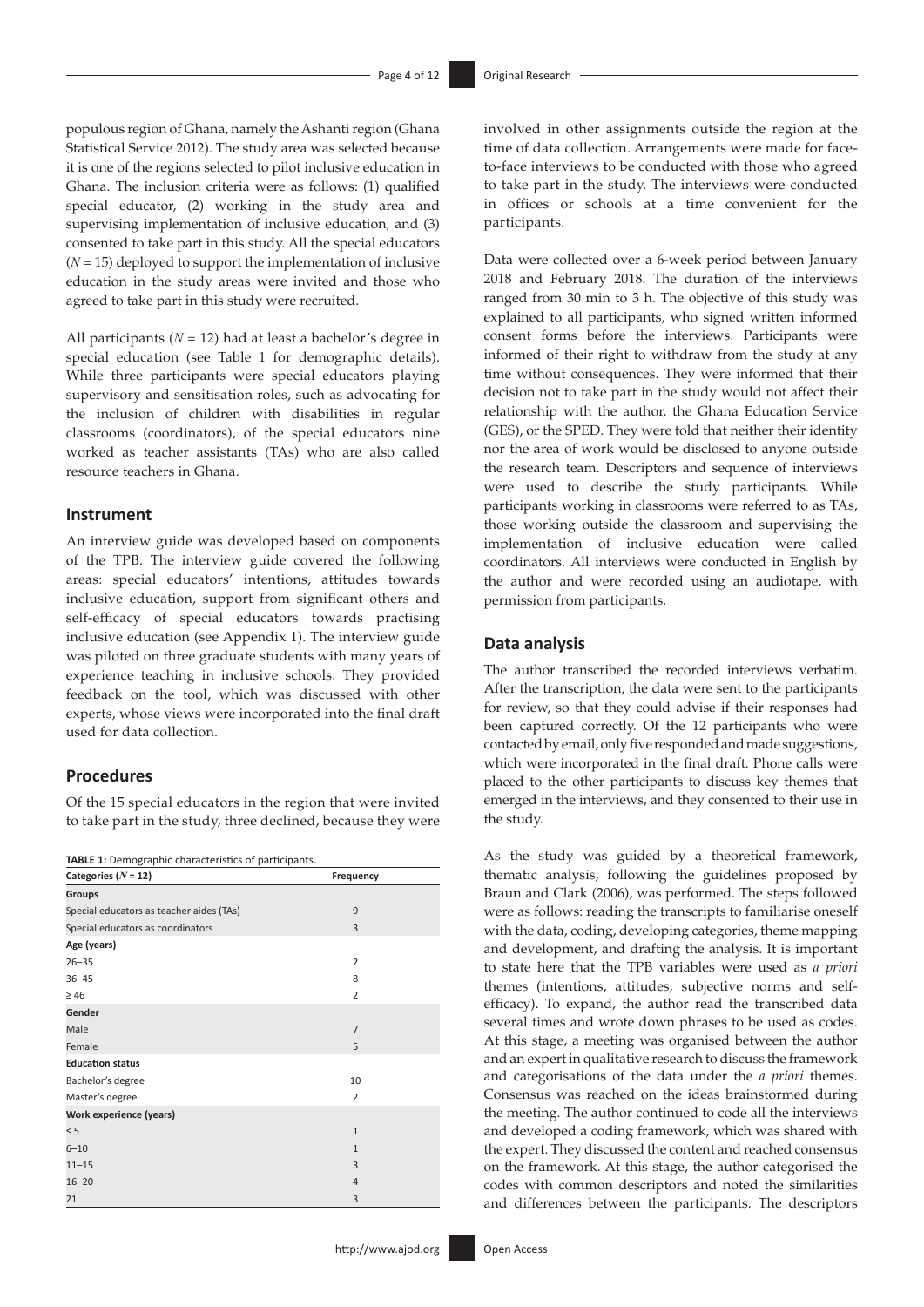

SWD, students with disabilities; NGOs, non-governmental organisations; PD, Professional development.

**FIGURE 1:** Summary of themes and categories.

were tabulated under the *a priori* themes (see Figure 1). The themes and associated descriptors were transferred into a Word document, and associated texts were extracted from the data. Another meeting was held between the author and the expert to discuss the content. The author developed the story line and ran commentaries on the data. The first draft of analysis was shared with the expert for feedback, which was incorporated in the write-up.

### **Ethical considerations**

The study and its protocols were approved by the Human Research and Ethics Committee of the University of Tasmania (reference number: H0016994). Subsequent approvals were sought from the SPED (a body supervising the implementation of inclusive education), directors of education and school principals. To elaborate, the SPED provided the author a formal letter that was addressed to the regional director of education. The letter indicated the importance of the study and urged the director to support the author with data collection. The regional director provided the author another letter that was addressed to all district directors and principals, informing them about the study and encouraging them to participate in the study. After the necessary permissions had been granted, all special educators working in the region were invited to take part in the study.

Participants revealed that limited provision has been made for them to work in secondary schools. Participants related that they are unprepared to extend their services to secondary schools. The findings are organised under the following themes: attitudes, subjective norms, self-efficacy and intentions.

### **Attitudes**

Participants related the attitudes of teachers towards inclusive education and the work of special educators. Many participants (*n* = 8) said that teachers and principals hold positive attitude towards teaching students with disabilities in regular classrooms. Although there are negative attitudes towards persons with disabilities in a society, participants who work in junior secondary schools revealed that principals and teachers include students with disabilities in their lessons. Participants stated that many teachers have taken courses in special education during their pre-service training. These courses have exposed teachers to implementation of inclusive education and how to support students with disabilities to perform at their best:

'Oh, now the teachers understand that the students with learning disabilities are supposed to be in regular classrooms, and they support them even if I'm not around. I can say that we have made progress in this regard. When I came, I invested time and energy to educate the teachers so they accept every student.' (Female, Teacher aide [TA]1, Abena)

'They are being accepted in schools. Principals and class teachers now accept that they have to treat them as any other member of their class. What is left is the resources that is needed for smooth implementation of the program.' (Male, TA4, James)

Conversely, three participants who worked in an integrated unit (a special classroom in a regular school) related that some teachers still hold negative attitudes towards students with disabilities. They mentioned that those teachers do not want to accommodate students with disabilities in their lessons:

'Within our own compound [*school*], we can't educate the teachers who are here. Some of the teachers are not interested in education. They would tell you it's not their duty to teach students with disabilities. They don't listen to our advice.' (Female, TA10, Gifty)

'Some have negative attitudes, because they have misconceptions about these children. I see how they talk to students with disabilities when they go close to them. When some of the children go to their classroom, they smack them with canes. This is a school community, and we are one, and they [*students*] are supposed to learn together.' (Male, TA12, Nana)

Although half of the participants claimed that they have a cordial relationship with other staff members, three participants said that the regular classroom teachers have negative attitudes towards them. Some participants revealed that their colleagues understand their work, while others said that their colleagues look down on their work:

'They are happy with the work we are doing. Some call me to ask why I've not been coming to their school if they have not been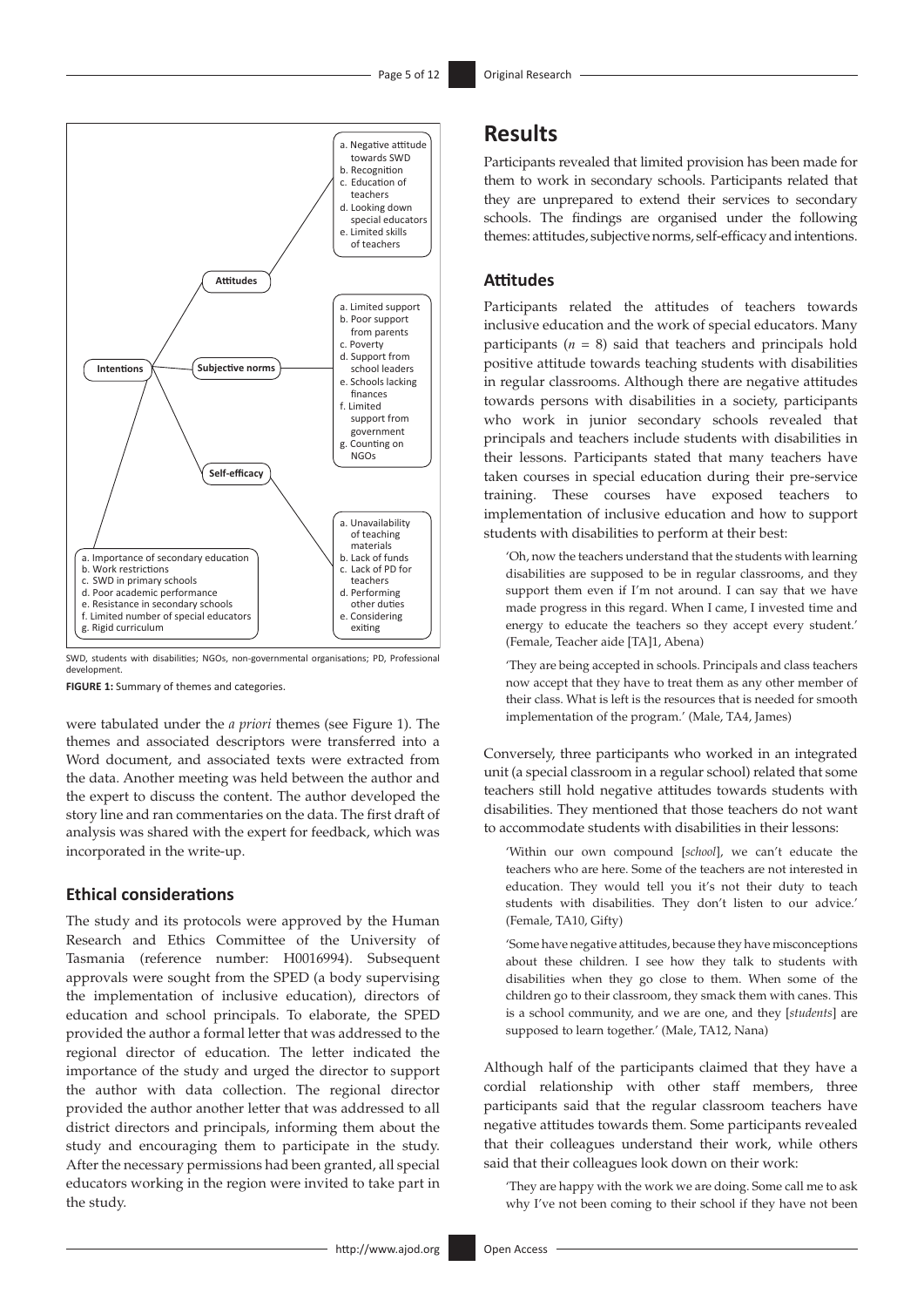there for long. I remember not going to a school for some time, and the headmaster called and asked when I'm coming to his school to support the staff.' (Female, TA1, Abena)

'The teachers tell me my work is unnecessary, because with the implementation of inclusive education each school should get a resource teacher. As a person moving from school to school, they think what I'm doing is not all that necessary. Unless we have resource teachers in all schools, they [*teachers*] won't respect us. I will recommend at least two or three resource teachers for every school.' (Male, TA3, Emma)

Almost all participants (*n* = 11) admitted that regular classroom teachers do not have the requisite skills to teach students with disabilities. Although they have taken courses in special education, the courses are not sufficient for them to teach all students, as they are unable to include students with disabilities in the absence of TAs:

'But I think the semester course is not enough. Our education system is all about examination. So the teachers passed examination and forget everything they have been taught. This is not enough if we really want to practice inclusive education.' (Female, coordinator 2, Felicia)

'When you go, they will tell you to come and see some of your children. They see me as if I have the solution. But I always tell them that they can do something to help. I'm the only person catering for all the 17 schools, so I can't move from school to school.' (Male, TA3, Emma)

#### **Subjective norms**

Participants mentioned the support various stakeholders provided to them when it comes to implementation of inclusive education. Generally, participants (*n* = 10) said that they do not receive much support to perform their duties as expected. Participants related that the 'weakest link' in the implementation of inclusion education is the parents of children with disabilities. They revealed that many parents are unconcerned about the education of their children with disabilities. Parents make limited attempts to provide their children with the necessary learning materials, food and clothing. While some parents may be willing to provide, many participants  $(n = 6)$  said that poverty makes it unlikely that parents will support the education of their children:

'There was one boy that we needed to take him to rehabilitation centre for him to get vocational training. I never heard from the parents again, and I can't be doing that work with my own money. I gave up on him, but he is still in the school. He will just pass through the system without writing any exams that will take him to the next level.' (Female, TA1, Abena)

'When I visit a particular school, I have to give the children money for food. Some of the parents think children with disabilities can't grow up and be useful in societies, and because of this they don't want spend money on them.' (Male, TA4, James)

Many TAs  $(n = 7)$  related that they receive limited support from school leaders to facilitate their activities. Participants acknowledged that primary and some junior secondary school leaders allow them to work in their schools, but that they are not given any assistance for their work. Although

money is released by the government to school leaders to purchase teaching and learning materials, three participants said that the government does not make any provision for purchasing of materials for students with disabilities. However, some participants  $(n = 4)$  commented that they understand the inability of principals to support them, as their schools do not charge fees:

'At the beginning of every term, we submit our budget and things needed to support the teaching of students with disabilities to the school authorities. They tell us this is a regular school, and [*that*] provisions are not made for students with disabilities. I have never understood that logic. We are supposed to be considered, but they think we should also write to the education office for funds.' (Female, TA10, Gifty)

'Oh, they are in support of it. Where I am now the headmaster is very passionate about the policy, but there is nothing he can do to support us. It's a public school, which is free, so they don't charge any fees, and the government has not been giving them money to run the schools. The headmaster here at times use his own money to buy books for the children.' (Female, TA8, Rose)

Regarding the support from government, participants felt that they do not receive any assistance for their work. They  $(n = 12)$  said that the government has sent them into the field to assist with implementation of inclusive education without the necessary logistics to perform their duties. Despite submitting several reports to the government through the SPED, they are yet to receive feedback on their requests. Consequently, they have resorted to non-governmental organisations (charity organisations) for finances to procure teaching and learning materials:

'They have developed a beautiful inclusive policy document. Ask them '[w]here are the logistics to implement the policy?' It is not about paper; it is about action. There was a time I was on radio and someone called in and said we come on air and make noise, but when they go to the schools, they don't want to admit their children. The person is right.' (Female, coordinator 5, Dora)

'They assured us that the government is making plans to reform all schools to implement this policy. But nothing has happened, and we the resource teachers are losing interest in this work. They only pay lip service to this program and its implementation.' (Male, TA7, Ray)

#### **Self-efficacy**

All the participants mentioned that they have low confidence to practise inclusive education. Specifically, they have been unable to perform their duties as expected because of the unavailability of teaching and learning materials. Although participants said they have the skills and the desire to support implementation of the programme, they claimed that policymakers are yet to prioritise inclusive education, as they make little budgetary allocation for it. Participants also said that they are not provided funds to move from school to school to perform official duties. For instance, TAs are supposed to work in many schools; however, they have limited themselves to only a few schools, because they cannot afford transportation costs. Some admitted working in one school only, as they do not have funds to move around to work.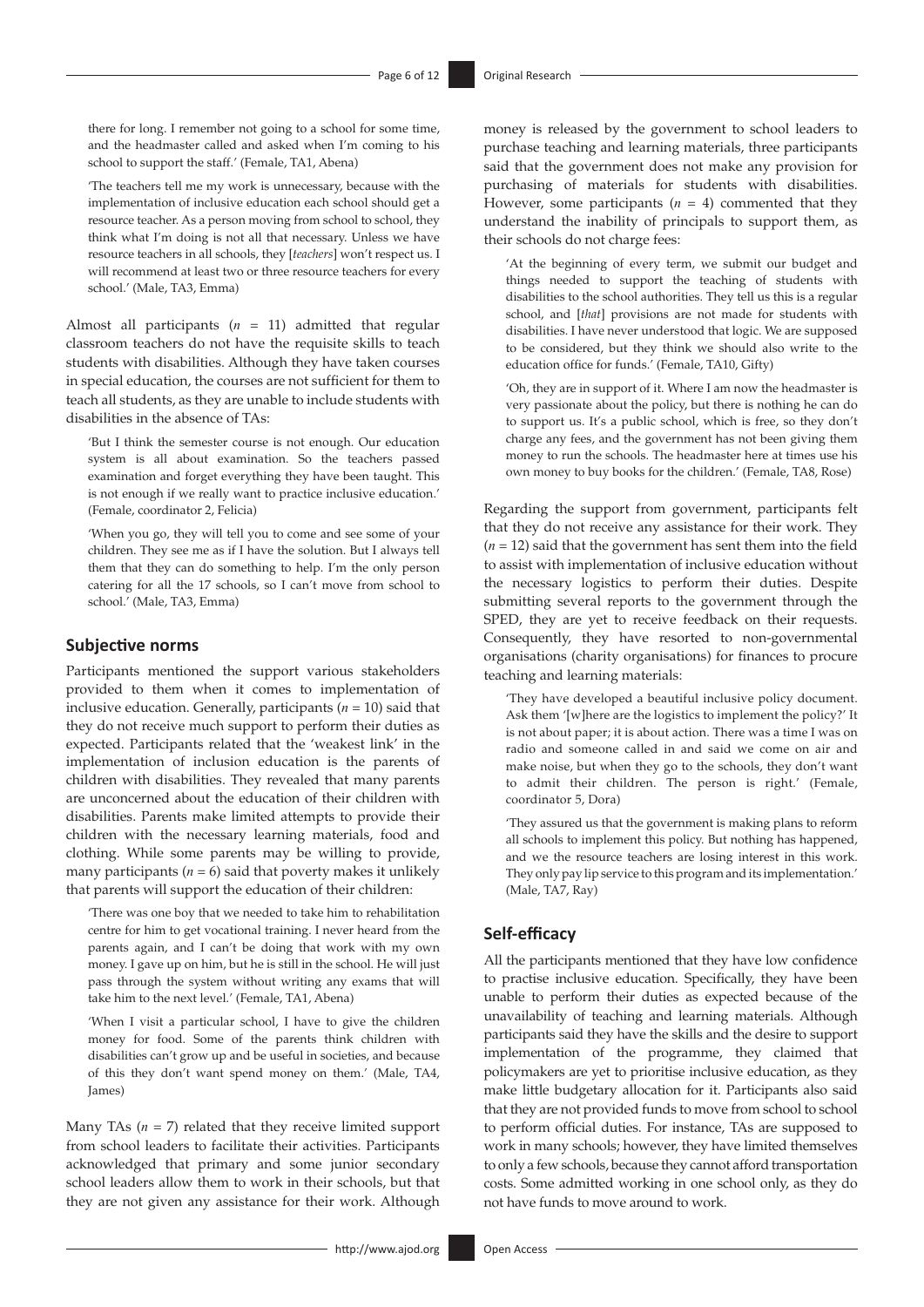All the participants mentioned that teachers lack the confidence to support students with disabilities in their classrooms, which they attributed to a lack of pedagogical skills to teach students with disabilities. Lack of funds was cited as a barrier to organising professional development for teachers. Nine participants revealed that they are supposed to organise professional development for teachers; however that they have not been provided funds to support such an activity. It also emerged that the GES organises professional development in various disciplines, but that they do not make such arrangements for inclusive education. Interestingly, four participants related that teachers will not participate in professional development if they will not get any financial gain. As the GES organises professional development without giving funds to teachers, teachers decline its invitations:

'The office usually organizes in-service training programs for teachers, but when it comes to inclusive education they will tell you there is no money. We have been writing to them to organize at least one every term, but they are yet to respond to our request.' (Male, TA7, Ray)

'When you organize the training, the teachers want incentives [money] before they can take part in the programs. That's money for their transportation, refreshment, etc. But we don't have the money to provide the teachers with what they want, since no one give us additional funds to undertake such programs. Because of that, whenever we invite teachers to our programs, they were not coming.' (Female, TA1, Abena)

While some TAs  $(n = 3)$  accused the coordinators of not working because of an absence of resources, the coordinators mentioned that they cannot support TAs that fail to perform their duties. This is as a result of the fact that they have not been given resources to perform their activities. Regarding supporting students with disabilities, four participants mentioned that they have chosen subjects to teach so as not to stay idle. Generally, all the participants expressed their frustration with their work because of an absence of materials to work, and some intimated that they were thinking of quitting their job:

'This work has no future. I even want to stop and move to a special school. I think I would be able to use my skills effectively in a special school than being here, where there is not much work to do. My service is needed most in a special school, where there are resources and materials to support our work.' (Female, TA1, X)

'They started the piloting more than five years ago, and no one from the headquarters have come down to see how they are faring. The resource teachers are leaving the profession one after the other. Their presence alone is not enough, as they need logistics to support their work. If you are someone who has passion to work, you would leave the profession.' (Female, coordinator 5, Dora)

#### **Intentions**

There were positive intentions of participants towards including students with disabilities in secondary schools. Many participants  $(n = 5)$  mentioned that participation of students with disabilities in secondary school education will

enable them to acquire relevant skills for employment and inclusion in a society. Some mentioned that the society has made barriers for persons with disabilities, and that, as such, unrestricted access to secondary schools for them will improve the understanding of disability and will promote acceptance of such persons by members of the society. However, when asked about their preparedness to assist students with disabilities in secondary schools, many said that they do not work to that level. Although a few TAs are able to work in junior secondary schools, none confirmed working in senior secondary schools. While the TAs said that they have not been told to work in secondary schools, the special educators revealed that secondary schools do not accept students with disabilities, hence their decision to limit themselves to primary schools:

'I wish I could extend to secondary schools. The chance is not there for us to work to that level. They have not given us the permission to work there. They only told us to work in primary schools, but I have maneuvered to work as a resource teacher and teach in a junior secondary school at the same time.' (Male, TA6, Kofi)

'For secondary schools, we don't go there. When officers from Accra [the national capital] came down to introduce the program, they didn't invite teachers in secondary schools. They called teachers in basic schools (year 1 to 9), so we thought secondary schools are not part of the implementation of the policy.' (Male, coordinator 9, Abu)

Three participants who had attempted to extend their services to senior secondary schools revealed that teachers and principals prevent them from working. In fact, three other participants also reported that authorities at the GES are scared to approach principals to discuss the idea of practising inclusive education in their schools:

'I attempted once, and the teachers didn't cooperate. They told me I can't come and supervise them. It wasn't a pleasant experience, so I informed the coordinator about the situation, and he told me not to go there again.' (Male, TA3, Emma)

'Education office [*the GES*] is afraid to approach head teachers and discuss with them to accept students with disabilities. I quite remember I discussed with the regional director that we need to create a disability unit in one secondary school. She said, "Eeh! How could they accept such an idea?"'. (Female, coordinator 5, Dora)

Five participants revealed that the ratio of special educators per school is too large, which also makes it impossible for them to work in secondary schools:

'They have assigned them to cluster of schools, where one person is in charge of about 10 to 15 schools. So what supportive services are they giving to students with disabilities in all schools? As a resource teacher, they have to be in one school and make sure that the children understand everything the teacher is teaching. Meanwhile, they are in school A, school B is teaching, school C and all the schools under them are teaching at the same time. Where do they go?' (Female, coordinator 5, Dora)

'I'm supposed to work in more than 10 schools, but due to logistical constraints I have been forced to work from one school only. I don't have the means to move from one school to another, so have decided to stick to a single school.' (Female, TA8, Rose)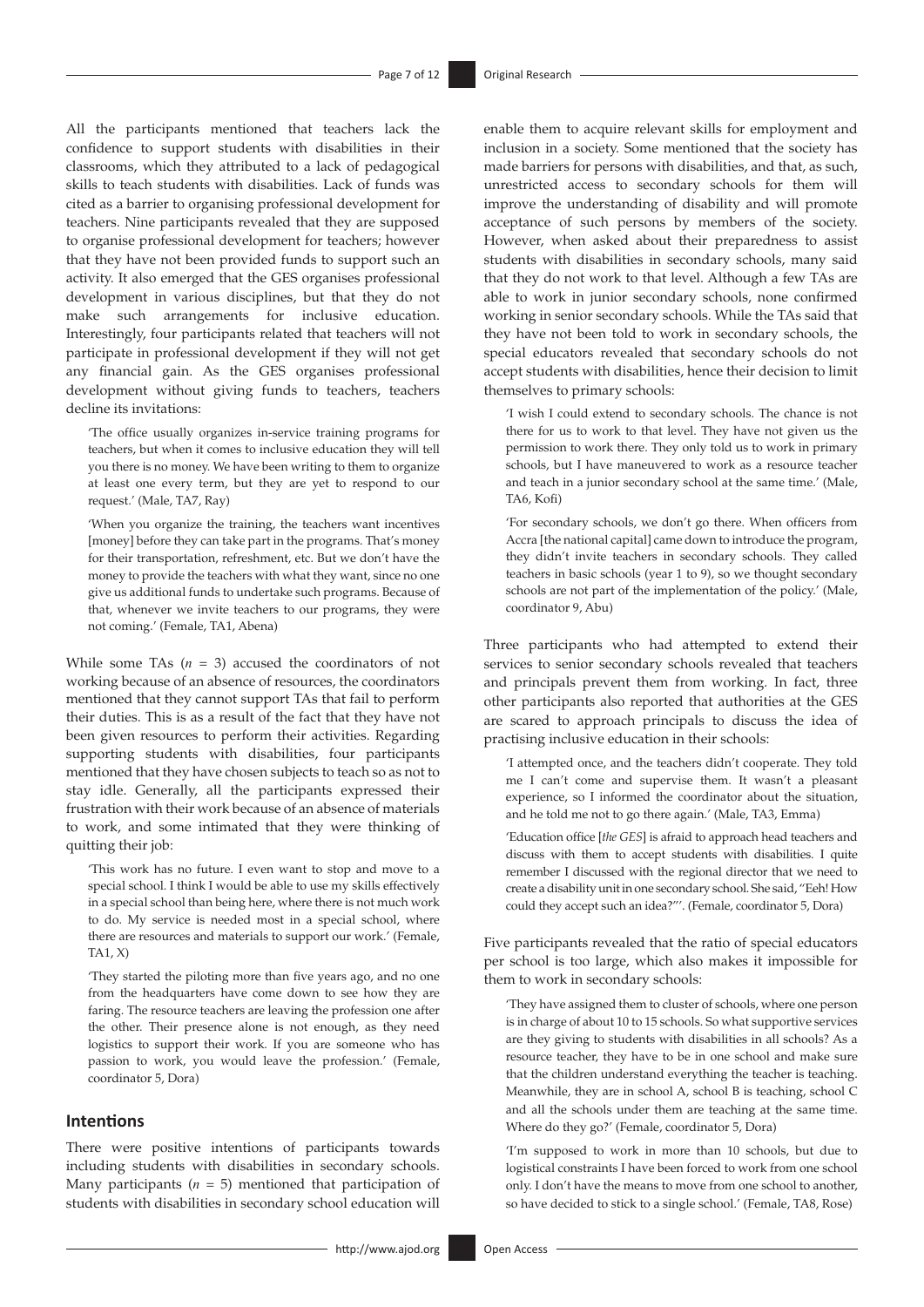Participants  $(n = 5)$  who had experienced supporting students with disabilities in junior secondary schools revealed that students with disabilities are unable to participate in lessons. They mentioned that the curriculum is rigid, and that teachers have to 'race with time' to complete the syllabus. Four participants mentioned that teachers are assessed based on the number of exercises they have completed in a week, which makes it difficult for them to include students with disabilities in their lessons. In their view, the teaching of students with disabilities at the basic school level is ineffective, which makes it impossible for these students to progress to a higher level of education.

### **Discussion**

In this study, Ajzen's (1991) TPB was adopted as the framework to understand the intentions of special educators regarding supporting inclusive practices in secondary schools. The practice of inclusive education seems to be inextricably linked to the availability of special educators in schools to assist the teaching of students with disabilities. In this study, although attitude seems to be increasing, as opportunities are being created for the participation of children with disabilities in education, there is more room for improvement. According to the participants, teachers continue to recognise their role as vital to successful practice of inclusive education. Unfortunately, in the absence of special educators, teachers appear to struggle to teach students with disabilities. Indeed, the claim of teachers not having skillset to teach students with disabilities is not new as this has been reported consistently in the literature (De Boer et al. 2011; Forlin & Chambers 2011; Mantey 2017; McKay 2016). The inability of teachers to support the teaching of students with disabilities could be linked to the quality of training they receive in inclusive education during pre-service education (Nketsia & Saloviita 2013; Nketsia et al. 2016). There is a possibility of teachers being provided theoretical training in inclusive education without much hands-on practical training. Consequently, teachers may support the idea in principle, however, would struggle to teach the students with disabilities in classrooms. In effect, the implementation of inclusive education at all levels of education would be a *political rhetoric* without much effort being put in place to promote the learning of all. This finding probably calls for more discussion in terms of the skills required by teachers to enable them to teach students with disabilities in classrooms.

Under intentions, scope of practices and job description were found to be barriers to practising inclusive education in secondary schools. Specifically, it emerged that the participants are generally limited to working in primary schools. This finding is surprising because inclusive education was introduced in Ghana to encourage the participation of students with disabilities at all levels of education (Republic of Ghana 2015). Thus, limiting the services of special educators to primary schools could suggest that policymakers might not expect students with disabilities to access post-primary school education. This finding may be attributed to the negative perceptions regarding persons with disabilities in Ghana, as well as the limited knowledge about the capabilities of such persons (Anthony 2011; Mantey 2017; Opoku et al. 2019). Traditionally, persons with disabilities have been described as a liability, and at the family level, little attempt has been made to encourage their participation in productive activities in a society (Opoku et al. 2019). Policymakers might have been influenced by such cultural stereotypes and might not have considered assigning special educators to secondary schools to support the education of students with disabilities in the classroom. This could lead to a situation where students with disabilities will not receive the necessary teaching and learning services in secondary schools. This could limit the prospect of getting many persons with disabilities into higher levels of learning, and ultimately into influential positions. In order for Ghana to increase the prospect of successful participation of students with disabilities in secondary schools, (re)deployment of special educators should be seriously considered.

The job description of the participants seems to have had an adverse impact on their intentions towards supporting the implementation of inclusive education. Effective working relationships between special educators and teachers have been suggested as facilitating inclusive practices (Lyons et al. 2016). However, in this study, some participants stated that their attempts to extend their services to secondary schools are resisted by teachers and school leaders. This finding is partially consistent with the results of previous studies, which have reported that poor communication and a lack of definition of the roles of teachers and special educators create tensions, as both parties play overlapping roles, which disrupts the smooth practice of inclusive education (Rubie-Davies et al. 2010; Whalley 2018). The seemingly negative attitudes of secondary school teachers towards practising inclusive education can be attributed to a lack of engagement between stakeholders regarding inclusive education, as well as a lack of clarity on the role of the participants. It should be reiterated here that secondary school education in Ghana is highly competitive and merit based, and that progression of students is based on their passing examinations set by an external body (Opoku et al. 2021a). Apparently, for maintaining a competitive advantage over other schools, as claimed by the participants, teachers in some schools will not accommodate students with disabilities, who, in their view, cannot excel in external examinations. Also, as emerged in this study, the secondary school curriculum in Ghana is packed, and teachers barely have time to complete all their lessons and prepare students for examinations. In such a system, if there is no communication on the mode of assessment of students with disabilities and if there is no consensus between key stakeholders on inclusive practices, teachers and principals may harbour negative attitudes towards inclusive practices. This finding probably calls for more dialogue between educators on the secondary school curriculum and on which mode of assessment should be used for students with disabilities.

The perceived low self-efficacy of the participants is evident from the study results. The presence of special educators in schools enables students with disabilities to receive the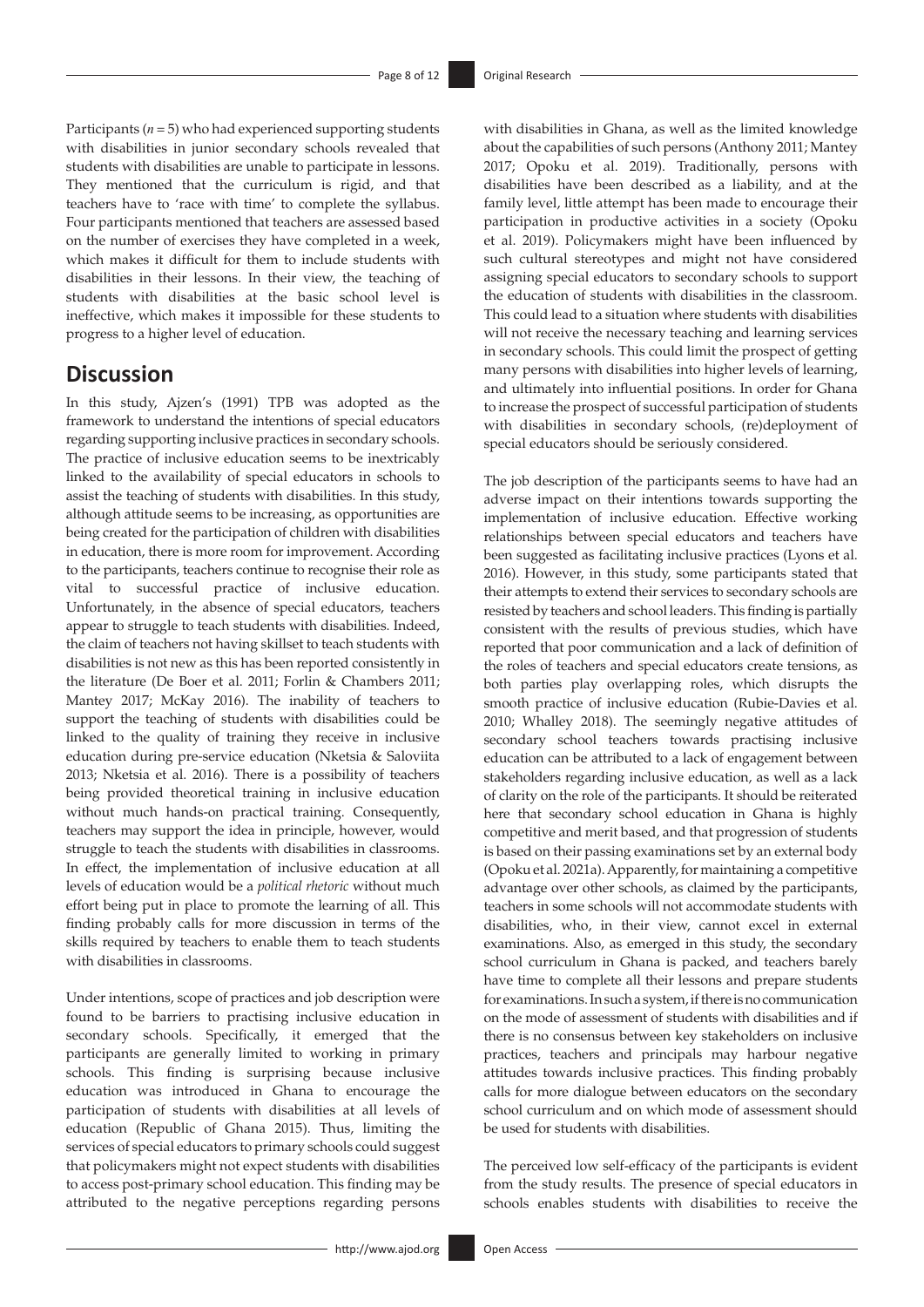necessary teaching services in the classroom (Hedegaard-Soerensen et al. 2018; Lyons et al. 2016). In particular, the presence of special educators could improve teachers' confidence, as they have experts to complement their efforts. In this study, the participants mentioned that they have been deployed to work in a number of schools, and that they struggle to assist all the students and teachers. Specifically, almost all the participants are unable to visit all the classrooms in the cluster of schools where they are expected to work. This finding is partially consistent with previous studies, which have found that limited numbers of special educators are a barrier to enacting inclusive education (Opoku et al. 2015). In this study, it appears that the job description of participants is too broad and is difficult to achieve. It is reasonable to point out that the form and scope of involvement of special educators in the implementation of inclusive education in Ghana seem to be different from the international best practices mentioned in the literature. In some contexts, special educators are expected to work in schools as advocates of inclusive education, while TAs will work closely with classroom teachers. However, according to the Ghanaian model described here, special educators working as TAs claim that they have been assigned to work in a cluster of schools. It is unsurprising that many schools and teachers do not receive assistance from special educators in the classroom (Opoku et al. 2021a, 2021b). Because of the broad scope of their responsibilities, the participants may be stretched, and as such, they may have low self-efficacy to support inclusive practices in secondary schools. It is necessary that policymakers reconsider deploying special educators to enhance inclusive practices.

One of the major factors that has an impact on the self-efficacy of teachers is the absence of finances and teaching materials. The unavailability of these resources was blamed on the failure of subjective norms (the government). Although school leaders were mentioned by some participants as one of the parties that do not make funds available, it is apparent that ultimately the responsibility lies with the government and its agencies to ensure that vital resources are made available to the participants. This finding is consistent with that of previous studies, which have reported that a lack of funds, teaching materials and recognition have contributed to TAs being dissatisfied with their job and being unable to improve the learning of students with disabilities (Al-Natour et al. 2015; Butt 2016; Devecchi et al. 2012; Sharma & Salend 2016; Timberlake 2018). As is repeatedly mentioned in the literature, posting professionals such as special educators in schools and changing teachers' attitudes may not be sufficient to ensure the success of inclusive education (Ahmmed et al. 2014). There should be requisite teaching materials as well as planned professional development training, so as to ensure that the school community has access to appropriate knowledge in order to enact inclusive education (Ainscow & Sandill 2010). The participants' expression of frustration is expected, because they have been deployed to work without the necessary tools. The inability of participants to access resources has contributed to their low self-efficacy and their desire to leave the profession or to perform other duties rather than supporting students with disabilities. It has also contributed to them being unable to function as expected. The government could consider budgeting for inclusive education in order to enable special educators to have access to the needed resources to work.

The limited support from the subjected norm was discussed by the study participants. One of the approaches to practising inclusive education is a system approach, where various stakeholders play a contributory role in school practices (Ainscow & Sandill 2010; Lyons et al. 2016). While the government seems to have reneged on its commitment to provide the needed resources, as mentioned by the participants, one would have expected parents to prioritise the learning of their children with disabilities. Parents have a role to play to help their children with disabilities succeed in regular classrooms. However, in this study, the participants stated that support from subjective norms such as parents is not available. Specifically, the participants claimed that parents are unable to purchase the needed materials and food, to prepare their children for schools or to honour invitations to discuss the welfare of their children. Poverty was mentioned in this study as one of the reasons for parents' inability to support their children. This finding is not surprising because poverty has been found to affect not only persons with disabilities but also other members of the family (Dogbe et al. 2019; Opoku et al. 2017). With limited assistance from the government to parents (Opoku et al. (2021a), it is likely that the latter may have inadequate finances to support the education of their children with disabilities, which might, in turn, affect the practice of inclusive education. There is the possibility that parents might lack understanding of inclusive education, and that, as such, they are unmotivated to support or invest in the education of their children with disabilities (Opoku et al. 2019). This probably calls for more engagement between stakeholders, including parents of children with disabilities, on their contribution towards successful practice of inclusive education.

# **Study limitations**

There are several limitations in this study, which need to be addressed by future studies. Firstly, it was beyond the scope of this study to verify assertions made by the study participants, such as the assertions that students with disabilities are participating effectively, that support from parents is limited, and that there is a lack of teaching materials. Including the voice of officials at the SPED, the GES and the Ministry of Education in the study could have clarified some of the claims made by the participants. It is important to state here that the participants that took part in this study are employed specifically to oversee the implementation of inclusive education in Ghana. This means that their accounts may be a true reflection of what pertains on the ground. Notwithstanding, it is recommended that future studies explore the perceptions of policymakers, parents and students with disabilities regarding inclusive practices in secondary schools. Also, it is unclear whether education policies limit the implementation of inclusive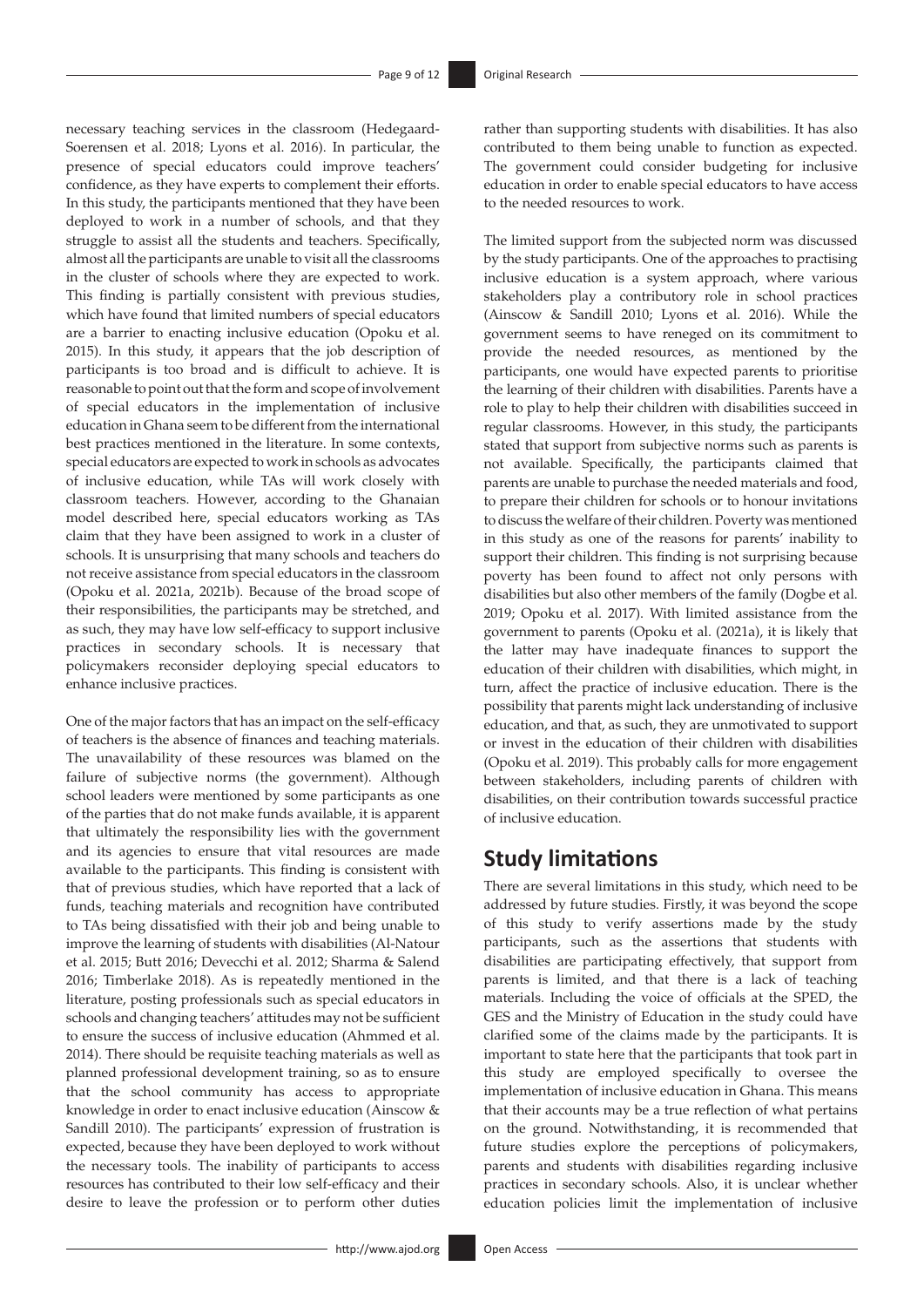education in primary schools. Future research could analyse education policy documents and ascertain the level of commitment towards promoting equitable access to all levels of education.

### **Conclusion and recommendations**

As part of global efforts to eradicate extreme poverty among vulnerable groups, governments have been urged to extend universal access to education from primary schools to secondary schools to enable the participation of all students (United Nations 2015). It is believed that graduates from secondary schools will be mature enough and will even acquire skills to participate in economic activities in a society. Using Ajzen's (1991) TPB as the theoretical framework, the intentions of special educators to assist teachers and students with disabilities in secondary school classrooms in Ghana were explored. In terms of attitudes, there seems to be a gradual understanding of inclusive education. However, there are inherent challenges preventing successful implementation of inclusive education in secondary schools in Ghana.

Unlike the case in previous studies, where TAs did not have the requisite qualifications (Butt 2016; Butt & Lowe 2012), in this study the participants are qualified special educators; however, they are unprepared to extend their services to secondary schools because of the following reasons: their job description, which limits them to primary schools, resistance from secondary school teachers and principals, lack of support from stakeholders, and inadequate financial and material resources to effectively execute their functions. These challenges affected the intentions to support inclusion in secondary schools, and contributed to self-efficacy and helplessness because of lack of commitment from subjective norms. Without the presence of the study participants, such students may be excluded and denied their right to secondary education.

The services of special educators have been identified as vital to the success of inclusive education (Devecchi et al. 2012; Hedegaard-Soerensen et al. 2018). This underscores the need for policymakers to address the concerns raised by the participants who took part in this study. Firstly, the government may consider providing the needed resources and facilities to implementers, such as special educators, in order to enable them to promote the learning of students with disabilities. This could be achieved through budgetary allocations to schools to enable them procure the teaching materials needed to support the teaching of students with disabilities. This could enhance the self-efficacy of teachers and encourage them to discharge their duties. Secondly, the SPED may reconsider deploying special educators to clusters of schools. It appears that the strategy being used may affect the ability of special educators to make an impact in schools. Policymakers may consider deploying special educators to every school. For example, if each secondary school has its own special educator, it could be a useful start to making their presence felt in schools and classrooms. Thirdly, there is a need for discussion between stakeholders such as

teachers, teacher educators, special educators, persons with disabilities and parent on the relevant skills required by teachers to enable them practise inclusive education. The deliberation could extend to using evidence-based research to guide the reformation of inclusive education curriculum for training teachers. Moreover, SPED could organise sensitisation programmes on the implementation of inclusive education regularly for the community, school leaders, teachers and parents. This would help them to understand the implementation of inclusive education and to collaborate with special educators to facilitate inclusive practices.

# **Acknowledgements**

The author would like to thank all the participants who took part in the study.

#### **Competing interests**

The authors declare that they have no financial or personal relationships that may have inappropriately influenced them in writing this article.

#### **Author's contributions**

M.P.O. is the sole author for this article.

### **Funding information**

This research work received no specific grant from any funding agency.

#### **Data availability**

Data are unavailable because of ethical reasons.

#### **Disclaimer**

The views and opinions expressed in this article are those of the authors and do not necessarily reflect the official policy or position of any affiliated agency of the author.

# **References**

- Ahmmed, M., Sharma, U. & Deppeler, J., 2014, 'Variables affecting teachers' intentions<br>to include students with disabilities in regular primary schools in Bangladesh',<br>Disability & Society 29(2), 317–331. https://doi.org/1
- Ainscow, M. & Sandill, A., 2010, 'Developing inclusive education systems: The role of<br>organisational cultures and leadership', International Journal of Inclusive<br>Education 14(4), 401-416. https://doi.org/10.1080/1360311080
- Ajzen, I., 1991, 'The theory of planned behavior', *Organizational Behavior and Human Decision Processes* 50(2), 179–211. [https://doi.org/10.1016/0749-](https://doi.org/10.1016/0749-5978(91)90020-T) [5978\(91\)90020-T](https://doi.org/10.1016/0749-5978(91)90020-T)
- Ajzen, I., 2011, 'The theory of planned behaviour: Reactions and reflections', *Psychology and Health* 26(9), 1113–1127. [https://doi.org/10.1080/08870446.201](https://doi.org/10.1080/08870446.2011.613995) [1.613995](https://doi.org/10.1080/08870446.2011.613995)
- Ajzen, I. & Fishbein, M., 1977, 'Attitude-behavior relations: A theoretical analysis and review of empirical research', *Psychological Bulletin* 84(5), 888. [https://doi.](https://doi.org/10.1037/0033-2909.84.5.888) [org/10.1037/0033-2909.84.5.888](https://doi.org/10.1037/0033-2909.84.5.888)
- Al-Natour, M., Amr, M., Al-Zboon, E. & Alkhamra, H., 2015, 'Examining collaboration and constrains on collaboration between special and general education teachers in mainstream schools in Jordan', *International Journal of Special Education* 30(1), 64–77.
- Angelides, P., Antoniou, E. & Charalambous, C., 2010, 'Making sense of inclusion for<br>leadership and schooling: A case study from Cyprus', International Journal of<br>LeadershipinEducation13(3),319-334.https://doi.org/10.1080/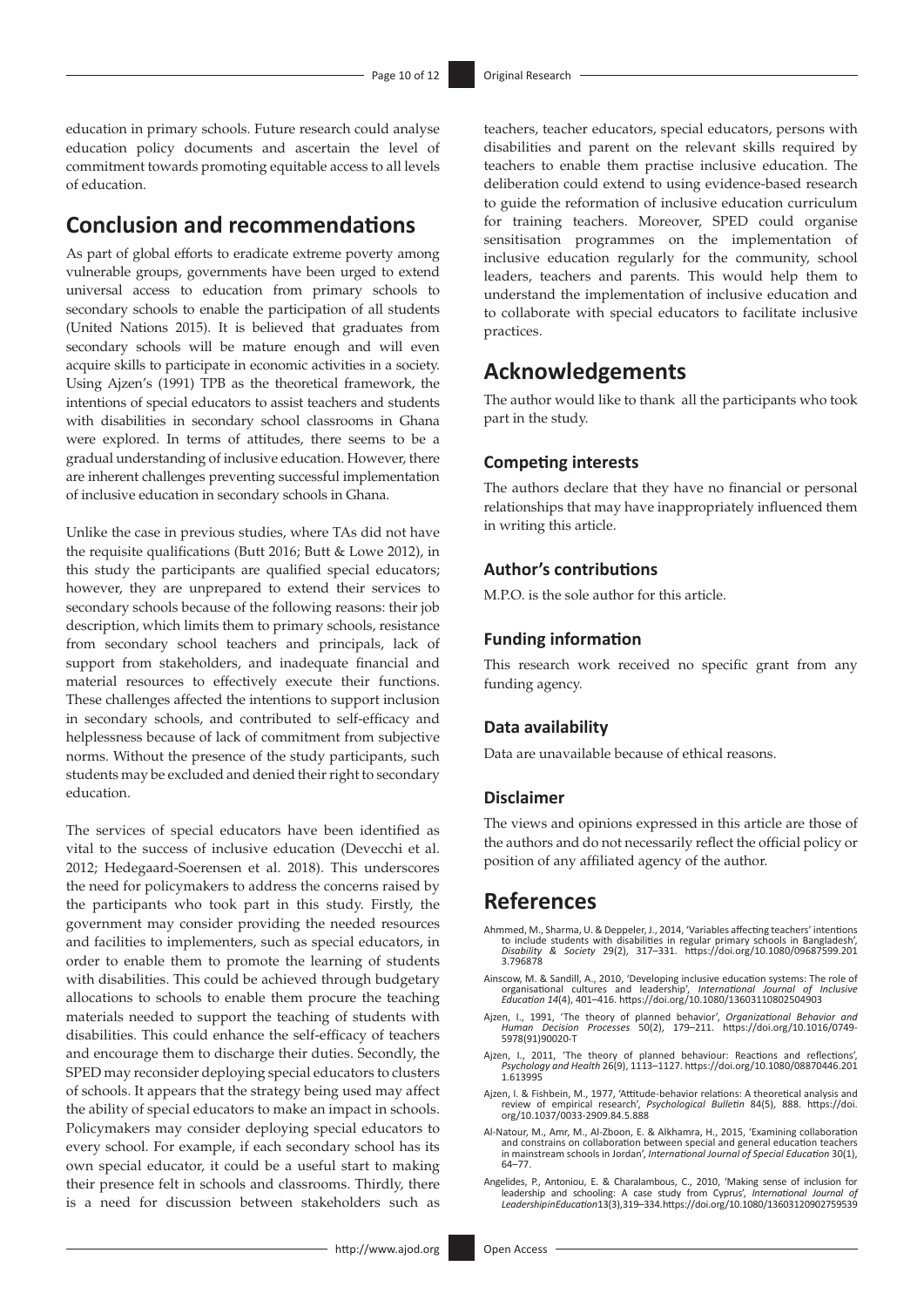- Anthony, J., 2011, 'Conceptualising disability in Ghana: Implications for EFA and inclusive education', *International Journal of Inclusive Education* 15(10), 1073–1086.<https://doi.org/10.1080/13603116.2011.555062>
- Braun, V. & Clarke, V., 2006, 'Using thematic analysis in psychology', *Qualitative Research in Psychology* 3(2), 77–101.<https://doi.org/10.1191/1478088706qp063oa>
- Butt, R., 2016, 'Teacher assistant support and deployment in mainstream schools', *International Journal of Inclusive Education* 20(9), 995–1007. [https://doi.org/10.1](https://doi.org/10.1080/13603116.2016.1145260) [080/13603116.2016.1145260](https://doi.org/10.1080/13603116.2016.1145260)
- Butt, R. & Lowe, K., 2012, 'Teaching assistants and class teachers: Differing perceptions, role confusion and the benefits of skills-based training', *International Journal of Inclusive Education* 16(2), 207–219.<https://doi.org/10.1080/13603111003739678>
- Conrad, D.A. & Brown, L.I., 2011, 'Fostering inclusive education: Principals'<br>perspectives in Trinidad and Tobago', International Journal of Inclusive Education<br>15(9), 1017–1029.<https://doi.org/10.1080/13603110903490721>
- Cooke, R., Dahdah, M., Norman, P. & French, D.P., 2016, 'How well does the theory of planned behaviour predict alcohol consumption? A systematic review and metaanalysis', *Health Psychology Review* 10(2), 148–167. [https://doi.org/10.1080/174](https://doi.org/10.1080/17437199.2014.947547) [37199.2014.947547](https://doi.org/10.1080/17437199.2014.947547)
- De Boer, A., Pijl, S.J. & Minnaert, A., 2011, 'Regular primary schoolteachers' attitudes towards inclusive education: A review of the literature', *International Journal of Inclusive Education* 15(3), 331–353.<https://doi.org/10.1080/13603110903030089>
- Devecchi, C., Dettori, F., Doveston, M., Sedgwick, P. & Jament, J., 2012, 'Inclusive classrooms in Italy and England: The role of support teachers and teaching assistants', *European Journal of Special Needs Education* 27(2), 171–184. [https://](https://doi.org/10.1080/08856257.2011.645587) [doi.org/10.1080/08856257.2011.645587](https://doi.org/10.1080/08856257.2011.645587)
- Dogbe, J.A., Kyeremateng, J.D.A., Opoku, M.P., Nketsia, W. & Hammond, C., 2019,<br>"There is family tension, but they understand...". Familial and sibling relationships<br>following the diagnosis of cerebral palsy in children in [3869.2019.1573572](https://doi.org/10.1080/20473869.2019.1573572)
- Forlin, C. & Chambers, D., 2011, 'Teacher preparation for inclusive education:<br>Increasing knowledge but raising concerns', Asia-Pacific Journal of Teacher<br>Education 39(1), 17–32. https://doi.org/10.1080/1359866X.2010.54085
- Ghana Statistical Service, 2012, 2*010 population and housing and census*, Ghana Statistical Service, Accra.
- Ghana Statistical Service, 2021, *2020 population and housing census*, Ghana Statistical Service, Accra.
- Hedegaard-Soerensen, L., Jensen, C.R. & Tofteng, D.M.B., 2018, 'Interdisciplinary collaboration as a prerequisite for inclusive education', *European Journal of Special Needs Education* 33(3), 382–395. [https://doi.org/10.1080/08856257.201](https://doi.org/10.1080/08856257.2017.1314113) [7.1314113](https://doi.org/10.1080/08856257.2017.1314113)
- Liasidou, A. & Svensson, C., 2014, 'Educating leaders for social justice: The case of<br>special educational needs co-ordinators', International Journal of Inclusive<br>Education 18(8), 783–797. https://doi.org/10.1080/13603116.
- Lyons, W.E., Thompson, S.A. & Timmons, V., 2016, '"We are inclusive. We are a team. Let's just do it": Commitment, collective efficacy, and agency in four inclusive schools', *International Journal of Inclusive Education* 20(8), 889–907. [https://doi.](https://doi.org/10.1080/13603116.2015.1122841) [org/10.1080/13603116.2015.1122841](https://doi.org/10.1080/13603116.2015.1122841)
- Maher, A. & Macbeth, J., 2014, 'Physical education, resources and training: The perspective of special educational needs coordinators working in secondary schools in North-West England', *European Physical Education Review* 20(1), 90–103.<https://doi.org/10.11772F1356336X13496003>
- Maher, A.J., 2018, 'Disable them all': SENCO and LSA conceptualisations of inclusion in physical education', *Sport, Education and Society* 23(2), 149–161. [https://doi.org/](https://doi.org/10.1080/13573322.2016.1162149) [10.1080/13573322.2016.1162149](https://doi.org/10.1080/13573322.2016.1162149)
- Mantey, E.E., 2017, 'Discrimination against children with disabilities in mainstream schools in Southern Ghana: Challenges and perspectives from stakeholders', *International Journal of Educational Development* 54(2017), 18–25. [https://doi.](https://doi.org/10.1016/j.ijedudev.2017.02.001) [org/10.1016/j.ijedudev.2017.02.001](https://doi.org/10.1016/j.ijedudev.2017.02.001)
- McKay, L., 2016, 'Beginning teachers and inclusive education: Frustrations, dilemmas and growth', *International Journal of Inclusive Education* 20(4), 383–396. [https://](https://doi.org/10.1080/13603116.2015.1081635) [doi.org/10.1080/13603116.2015.1081635](https://doi.org/10.1080/13603116.2015.1081635)
- Ministry of Education, 2016, *Annual education sector performance report*, Ministry of Education, Accra.
- Mprah, K.W., Dwomoh, A.J., Opoku, M.P., Owusu, I. & Ampratwum, J., 2016,<br>Knowledge, attitude and preparedness of teachers towards inclusive education in<br>Ejisu-Juaben Municipality in Ashanti region of Ghana', Journal of Dis *Management and Special Education* 6(2), 1–15.
- Nketsia, W. & Saloviita, T., 2013, 'Pre-service teachers' views on inclusive education in Ghana', *Journal of Education for Teaching* 39(4), 429–441. [https://doi.org/10.108](https://doi.org/10.1080/02607476.2013.797291) [0/02607476.2013.797291](https://doi.org/10.1080/02607476.2013.797291)
- Nketsia, W., Saloviita, T. & Gyimah, E.K., 2016, 'Teacher educators' views on inclusive education and teacher preparation in Ghana', *International Journal of Whole Schooling* 12, 1–8.
- Okyere, C., Aldersey, H.M. & Lysaght, R., 2019, 'The experiences of teachers of<br>children with intellectual and developmental disabilities in inclusive schools in<br>Accra, Ghana', Journal of Research in Special Needs Educatio <https://doi.org/10.4102/ajod.v8i0.542>
- Opoku, M.P., 2021, 'Exploring the intentions of school leaders towards implementing inclusive education in secondary schools in Ghana', *International Journal of Leadership in Education* 1–22.<https://doi.org/10.1080/13603124.2021.1889034>
- Opoku, M.P., Agbenyega, J.-F., Mprah, W.K., Mckenzie, J. & Badu, E., 2017, 'Decade of inclusive education in Ghana: Perspectives of educators', *Journal of Social Inclusion* 8(1), 4–20. <https://doi.org/10.36251/josi.114>
- Opoku, M.P., Badu, E., Amponteng, M. & Agyei-Okyere, E., 2015, 'Inclusive education<br>at the crossroads in Ashanti and Brong Ahafo regions in Ghana: Target not<br>achievable by 2015', Disability, CBR & Inclusive Development 26( [doi.org/10.5463/dcid.v26i1.401](https://doi.org/10.5463/dcid.v26i1.401)
- Opoku, M.P., Cuskelly, M., Rayner, S.C. & Pedersen, S.J., 2020, 'The impact of teacher<br>attributes on intentions toward practicing inclusive education<br>schools in Ghana', *International Journal of Disability, Education and D* 1–17*.* <https://doi.org/10.1080/1034912X.2020.1731434>
- Opoku, M.P., Rayner, C., Pedersen, S. & Cuskelly, M., 2021a, 'Mapping Ghana's<br>research evidence-base in inclusive education to policy and practice: A scoping<br>review', *International Journal of Inclusive Education* 25(10), [doi.org/10.1080/13603116.2019.1600055](https://doi.org/10.1080/13603116.2019.1600055)
- Opoku, M.P., Cuskelly, M., Pedersen, S.J. & Rayner, S.C., 2021b, 'Attitudes and self-efficacy<br>as significant predictor of intention of secondary school teachers towards the<br>implementation of inclusive education in Ghana',
- Opoku, M.P., Cuskelly, M., Pedersen, S.J. & Rayner, S.C., 2021c, 'Applications of the theory of planned behaviour in assessing intentions of teachers towards practicing<br>inclusive education: A scoping review′, European Journal of Special Needs<br>Education 36(4), 577–592. https://doi.org/10.1080
- Opoku, M.P., Swabey, J.-F.K., Pullen, D. & Dowden, T., 2019, 'Poverty alleviation among<br>persons with disabilities via United Nations' sustainable development goals in<br>Ghana: Voices of stakeholders with disabilities', Susta 175–182.<https://doi.org/10.1002/sd.1899>
- Pearce, M., Gray, J. & Campbell-Evans, G., 2010, 'Challenges of the secondary school context for inclusive teaching', *Issues in Educational Research* 20(3), 294–313.
- Poon-McBrayer, K.F. & Wong, P.M., 2013, 'Inclusive education services for children<br>and youth with disabilities: Values, roles and challenges of school leaders',<br>Children and Youth Services Review 35(9), 1520–1525. https:// [childyouth.2013.06.009](https://doi.org/10.1016/j.childyouth.2013.06.009)
- Republic of Ghana, 2015, *Inclusive education policy*, Ghana Publishing Press, Accra.
- Rubie-Davies, C.M., Blatchford, P., Webster, R., Koutsoubou, M. & Bassett, P., 2010, 'Enhancing learning? A comparison of teacher and teaching assistant interactions with pupils', *School Effectiveness and School Improvement* 21(4), 429–449. <https://doi.org/10.1080/09243453.2010.512800>
- Sharma, U., Forlin, C., Deppeler, J. & Yang, G.X., 2013, 'Reforming teacher education for inclusion in developing countries in the Asia Pacific region', *Asian Journal of Inclusive Education* 1(1), 3–16.
- Sharma, U., Forlin, C., Marella, M. & Jitoko, F., 2017, 'Using indicators as a catalyst for<br>inclusive education in the Pacific Islands', International Journal of Inclusive<br>Education 21(7), 730–746. https://doi.org/10.1080/
- Sharma, U. & Salend, S.J., 2016, 'Teaching assistants in inclusive classrooms: A systematic analysis of the international research', *Australian Journal of Teacher Education* 41(8), 118–134.<https://doi.org/10.14221/ajte.2016v41n8.7>
- Singal, N., Mahama Salifu, E., Iddrisu, K., Casely-Hayford, L. & Lundebye, H., 2015, 'The<br>impact of education in shaping lives: Reflections of young people with disabilities<br>in Ghana', *International Journal of Inclusive E* [org/10.1080/13603116.2015.1018343](https://doi.org/10.1080/13603116.2015.1018343)
- Struyve, C., Hannes, K., Meredith, C., Vandecandelaere, M., Gielen, S. & De Fraine, B., 2018, 'Teacher leadership in practice: Mapping the negotiation of the position of the special educational needs coordinator in schools', *Scandinavian Journal of Educational Research* 62(5), 701–718.<https://doi.org/10.1080/00313831.2017.1306798>
- Timberlake, M.T., 2018, 'Nice, but we can't afford it: Challenging austerity and finding abundance in inclusive education', *International Journal of Inclusive Education*  22(9), 954–968.<https://doi.org/10.1080/13603116.2017.1412518>
- United Nations Educational, Scientific and Cultural Organisation (UNESCO), 1994, *Salamanca Conference on Special Needs Education and Optional Protocols*, UNESCO, Paris.
- United Nations, 2015, *Sustainable Development Goals*, United Nations, New York, NY.
- Whalley, S., 2018, 'A tale of three SENCOS, post 2015 reforms', *Support for Learning*  33(4), 407–428.<https://doi.org/10.1111/1467-9604.12227>
- UN Convention on the Rights of Persons with Disabilities (UNCRPD), 2006, *Convention on the Rights of Persons with Disabilities*, UNCRPD, New York, NY.
- Yan, Z. & Sin, K.F., 2014, 'Inclusive education: Teachers' intentions and behaviour analysed from the viewpoint of the theory of planned behaviour', *International Journal of Inclusive Education* 18(1), 72–85.<https://doi.org/10.1080/13603116.2012.757811>